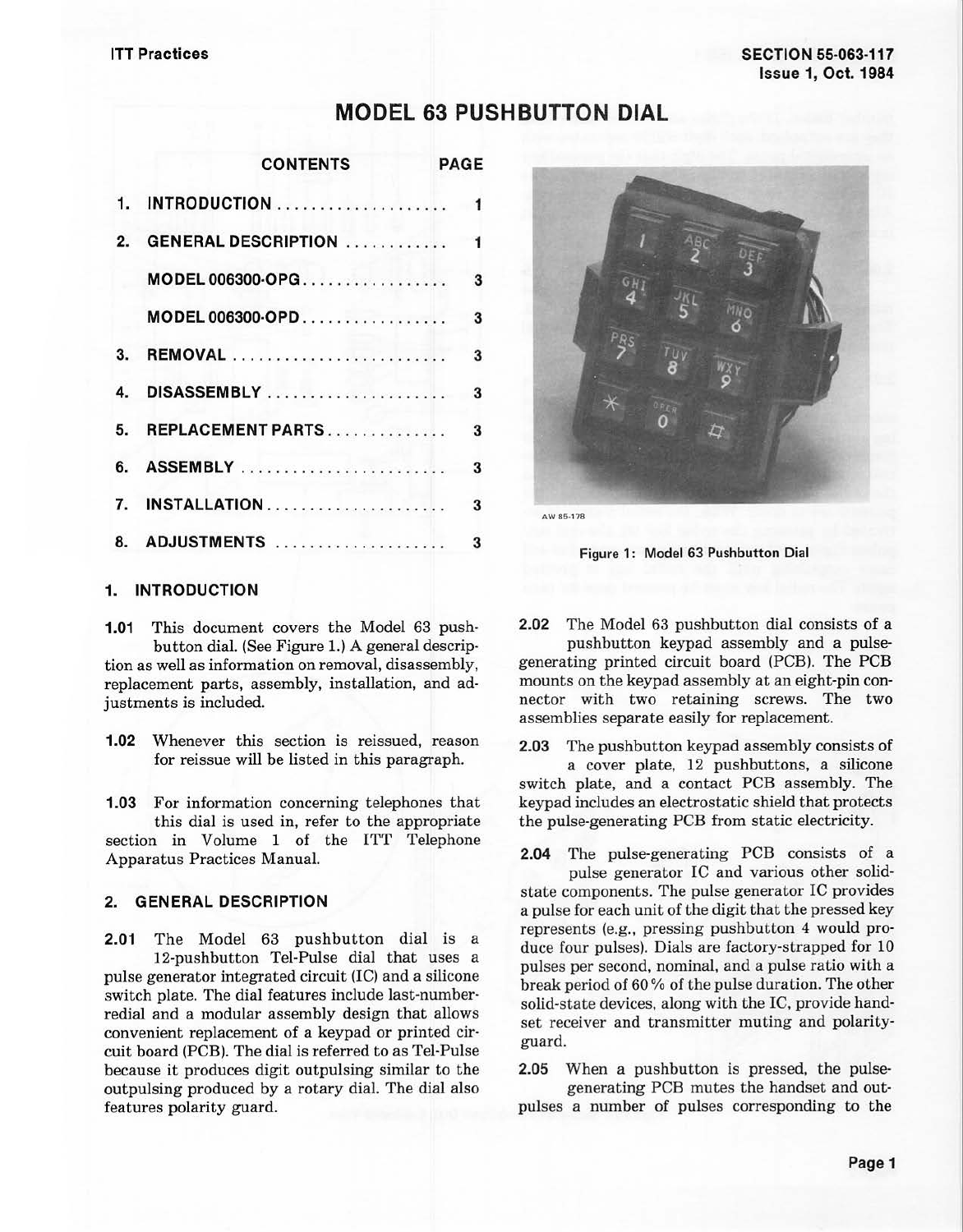number dialed. If the digits are entered faster than they are outpulsed, each digit will be separated with an interdigital pause. The digit that the pressed key represents is stored in the pulse generator IC. The IC retains up *to* 20 digits for the redial feature. After the last digit has been outpulsed, the handset is unmuted.

**2.06** To redial the last-number-dialed, go offhook and press the redial key (#). The last numbers entered on the keypad will be outpulsed. The last-number-dialed will be retained by the dial until any key on the keypad is pressed.

**2.07** The redial feature on the dial allows a pause to be entered between any digits entered on the keypad. The pause suspends outpulsing during redialing until the redial button (#) is pressed again. Up *to* ten pauses can be inserted between any two digits dialed. To enter a pause, press the redial pushbutton (#) during dialing where the pause(s) are to occur. When the redial feature is activated by pressing the redial key (#), the dial outpulses digits until it encounters a pause; the dial will cease outpulsing until the redial key is pressed again. The redial key must be pressed once for each pause.





Figure 2: Model 63 Pushbutton Dial, Exploded View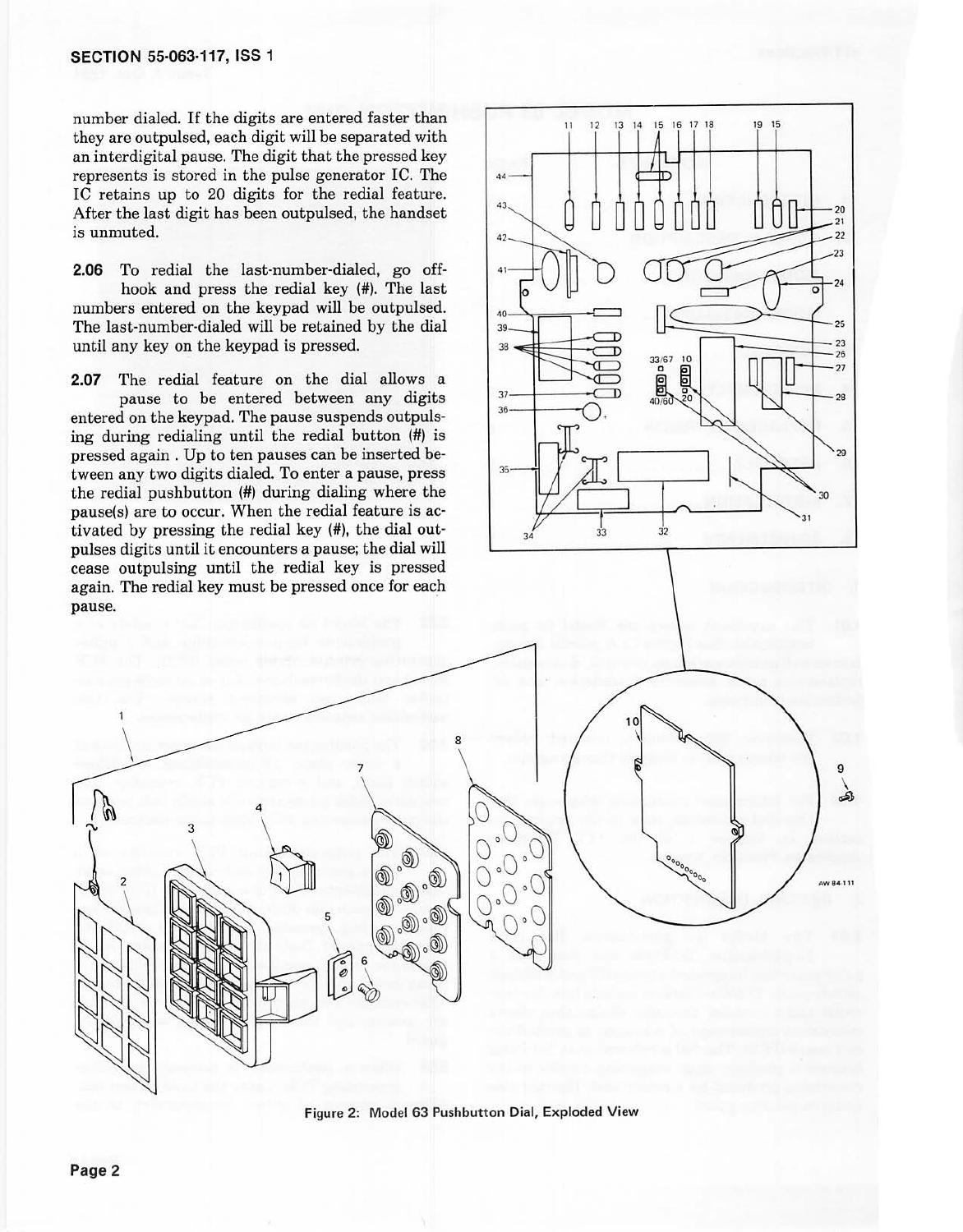*Note:* Pushbuttons 0 through 9 are used to dial a desired number, while pushbutton \* is not used and # is used for last-number-redial only.

**2.08** The polarity guard circuit provides protection against improper connection of the Tip and Ring leads to the telephone. The IC on the pulse-generating PCB must have a specific supply voltage polarity to transmit pulses. In instances where the Tip and Ring leads may be reversed or unidentifiable at the station, the polarity guard circuit ensures pulse transmission regardless of line polarity.

**2.09** The Model 63 pushbutton dial is identified by a code number stamped in ink on the front of the cover plate. Refer to Table A for ordering in· formation and for an explanation of each code. Variations of the Model 63 dial are briefly described

#### **MODEL 006300-OPG**

in the following paragraphs.

**2.10** The Model 006300-OPG pushbutton dial is a standard Tel-Pulse design for use in various telephones where electronic dial pulse service is desired. This dial is equipped with metropolitanstyle pushbuttons displaying both letters and numerals. The dial is also equipped with polarity guard that allows dialing regardless of line polarity.

#### **MODEL 006300-OPD**

**2.11** The Model 006300-OPD pushbutton dial is the same as the Model 006300-OPG pushbutton dial except it is equipped with regular-style pushbuttons displaying numerals only.

### **3. REMOVAL**

- **3.01** To remove the dial from the telephone, proceed as follows:
	- (a) Remove the telephone faceplate if required.
	- (b) Remove the telephone housing.

*Warning: The Model 63 pushbutton dial contains static-sensitive components. Personnel handling the dial must have knowledge of proper handling techniques.* 

(c) Remove the dial by loosening the screw on the side of each dial mounting bracket, lifting the dial from the mounting brackets, and disconnecting the dial leads.

#### **4. DISASSEMBLY**

**4.01** To disassemble the Model 63 pushbutton dial, remove the two screws on the pulsegenerating PCB and pull the PCB from the keypad assembly. This is the lowest level of disassembly suggested for the Model 63 pushbutton dial. Further disassembly of the PCB requires removal of components. Further disassembly of the keypad requires removal of the plastic stakes that hold the assembly together.

#### **5. REPLACEMENT PARTS**

**5.01** Replacement parts for the Model 63 pushbutton dial are listed in Table B.

#### **6. ASSEMBLY**

**6.01** To assemble the Model 63 pushbutton dial, connect the pulse-generating PCB to the keypad at the eight-pin terminal connector and install the two retaining screws.

### **7. INSTALLATION**

- **7.01** To install the dial, proceed as follows:
	- (a) Ensure that the electrostatic shield is in place on the dial prior to installation.
	- (b) Connect the dial leads; refer to the circuit label for the telephone being assembled.
	- (c) Mount the dial in the dial mounting brackets and tighten the screws.
	- (d) Install the telephone housing.
	- (e) Install the telephone faceplate if removed.

#### **8. ADJUSTMENTS**

**8.01** The Model 63 pushbutton dial has two shorting plugs that are factory-installed to provide 10 pulses per second outpulsing and a 60% break period of pulse duration. These values may be altered to 20 pulses per second and 67 % break period by repositioning the two respective shorting plugs. (See Figure 2.)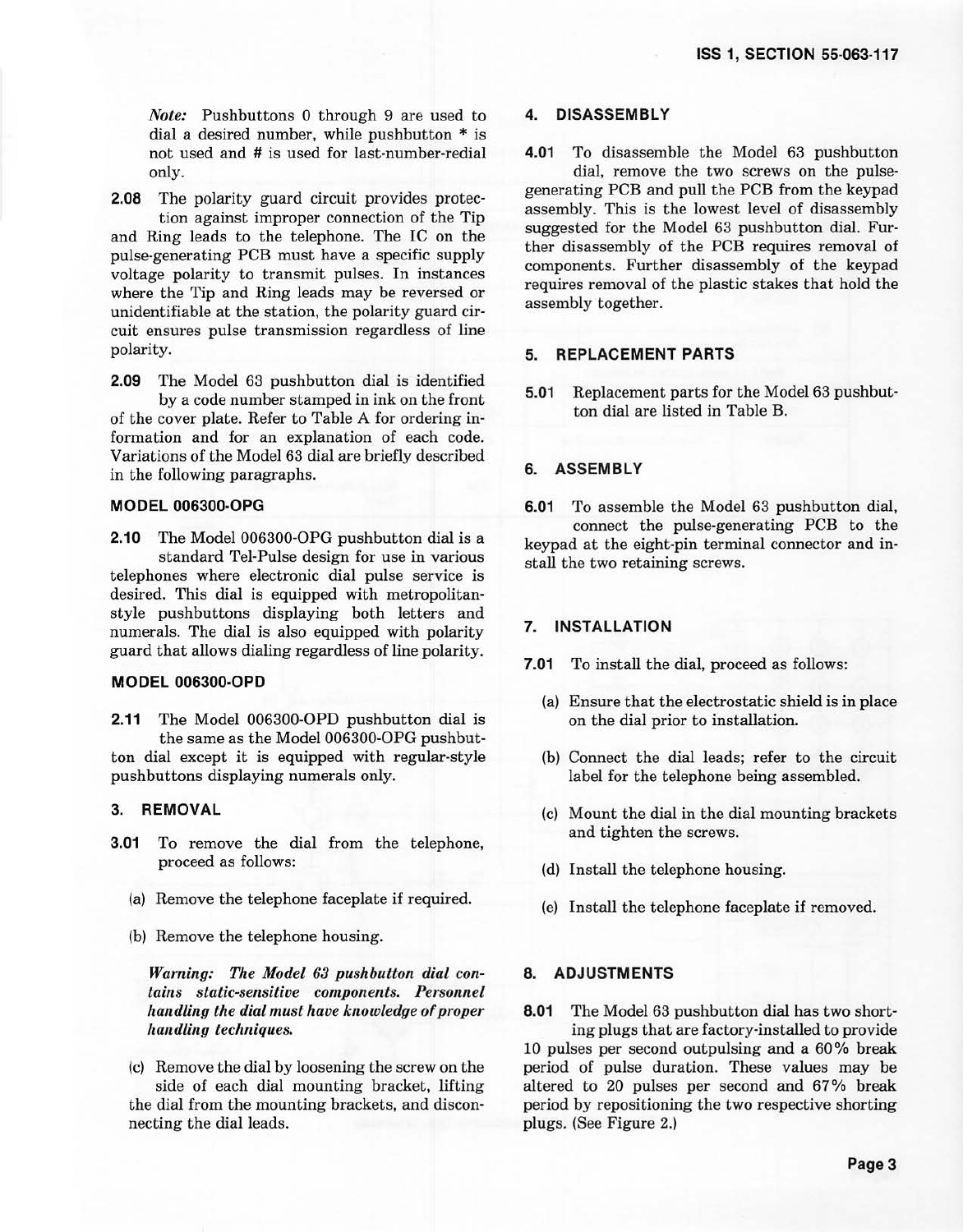#### TABLE A

ORDERING INFORMATION





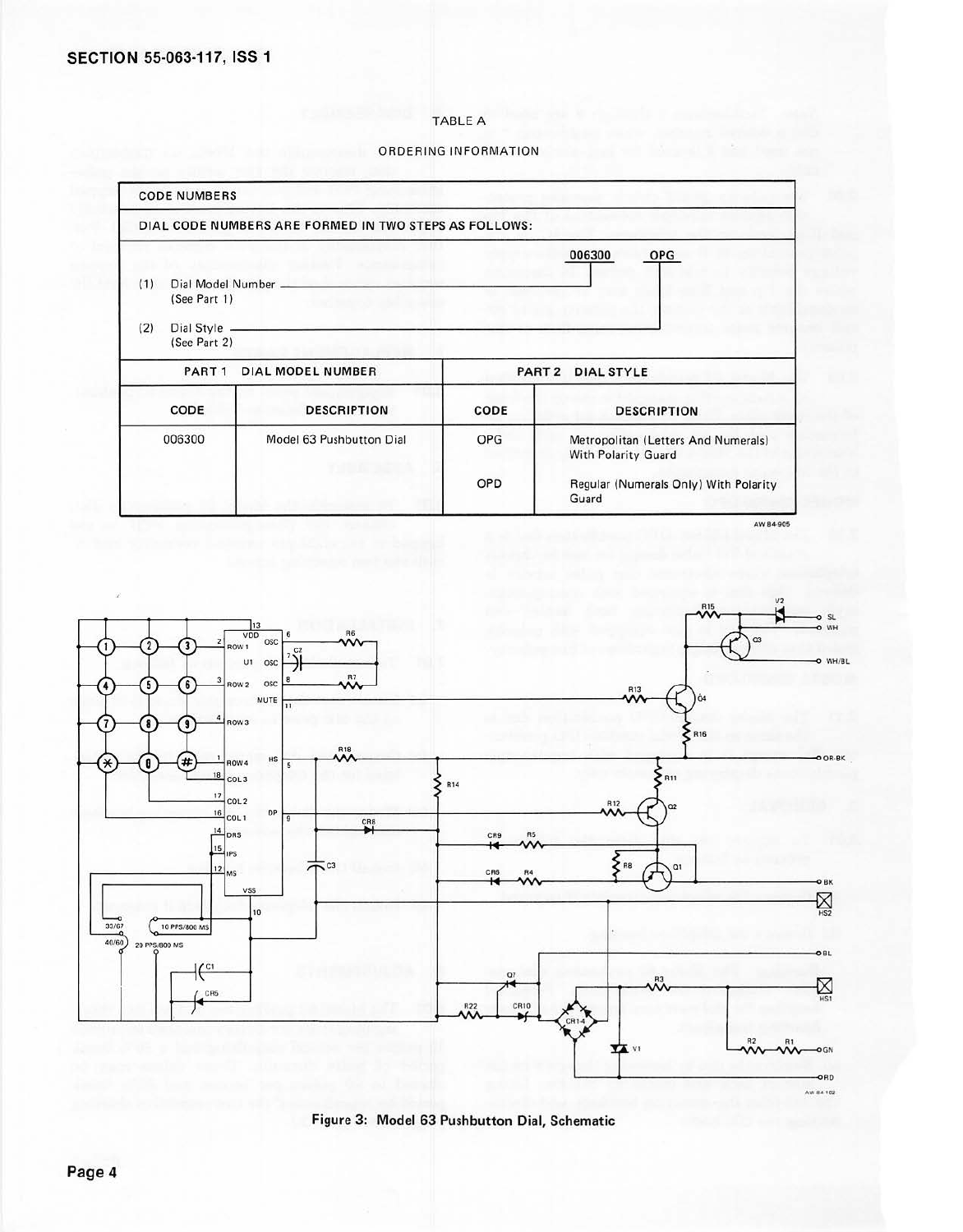### TABLE B

## REPLACEMENT PARTS LIST

| <b>INDEX</b><br><b>NO</b> | PART<br><b>NUMBER</b> | <b>DESCRIPTION</b>          |                         | <b>QUANTITY USED</b> |  |
|---------------------------|-----------------------|-----------------------------|-------------------------|----------------------|--|
|                           |                       | Model 63 Pushbutton Dial    | 63/0PG                  | 63/0PD               |  |
| 1                         | 184475-105            | Keypad Assembly             | 1                       |                      |  |
| 1                         | 184475-106            | Keypad Assembly             |                         |                      |  |
| $\overline{\mathbf{c}}$   | 186129-102            | Shield, Electrostatic       |                         |                      |  |
| 3                         | 184477-101            | Plate, Cover                |                         |                      |  |
| 4                         | 184476-101            | Pushbutton, 1, Metropolitan |                         |                      |  |
| 4                         | 184476-113            | Pushbutton, 1, Regular      |                         | 1                    |  |
|                           | 184476-102            | Pushbutton, 2, Metropolitan |                         |                      |  |
|                           | 184476-114            | Pushbutton, 2, Regular      |                         | 1                    |  |
|                           | 184476-103            | Pushbutton, 3, Metropolitan |                         |                      |  |
|                           | 184476-115            | Pushbutton, 3, Regular      |                         | 1                    |  |
|                           | 184476-104            | Pushbutton, 4, Metropolitan | 1                       |                      |  |
|                           | 184476-116            | Pushbutton, 4, Regular      |                         | 1                    |  |
|                           | 184476-105            | Pushbutton, 5, Metropolitan | 1                       |                      |  |
|                           | 184476-117            | Pushbutton, 5, Regular      |                         | 1                    |  |
|                           | 184476-106            | Pushbutton, 6, Metropolitan |                         |                      |  |
|                           | 184476-118            | Pushbutton, 6, Regular      |                         | 1                    |  |
|                           | 184476-107            | Pushbutton, 7, Metropolitan | 1                       |                      |  |
|                           | 184476-119            | Pushbutton, 7, Regular      |                         | 1                    |  |
|                           | 184476-108            | Pushbutton, 8, Metropolitan | 1                       |                      |  |
|                           | 184476-120            | Pushbutton, 8, Regular      |                         | 1                    |  |
|                           | 184476-109            | Pushbutton, 9, Metropolitan | 1                       |                      |  |
|                           | 184476-121            | Pushbutton, 9, Regular      |                         | 1                    |  |
|                           | 184476-111            | Pushbutton, O, Metropolitan | 1                       |                      |  |
|                           | 184476-122            | Pushbutton, O, Regular      |                         | 1                    |  |
|                           | 184476-110            | Pushbutton,                 |                         |                      |  |
|                           | 184476-112            | Pushbutton, #               |                         |                      |  |
| 5                         | 184479-101            | U-Nut                       | $\overline{\mathbf{c}}$ | $\mathbf 2$          |  |
| 6                         | 075487-102            | Screw, Dial Mounting        | $\overline{c}$          | 2                    |  |
| 7                         | 184478-101            | Switchplate, Silicone       |                         | 1                    |  |
| 8                         | 184484-103            | PC Board Assembly           |                         | 1                    |  |
| 9                         | 095971-104            | Screw, PC Board Mounting    | 2                       | $\overline{2}$       |  |